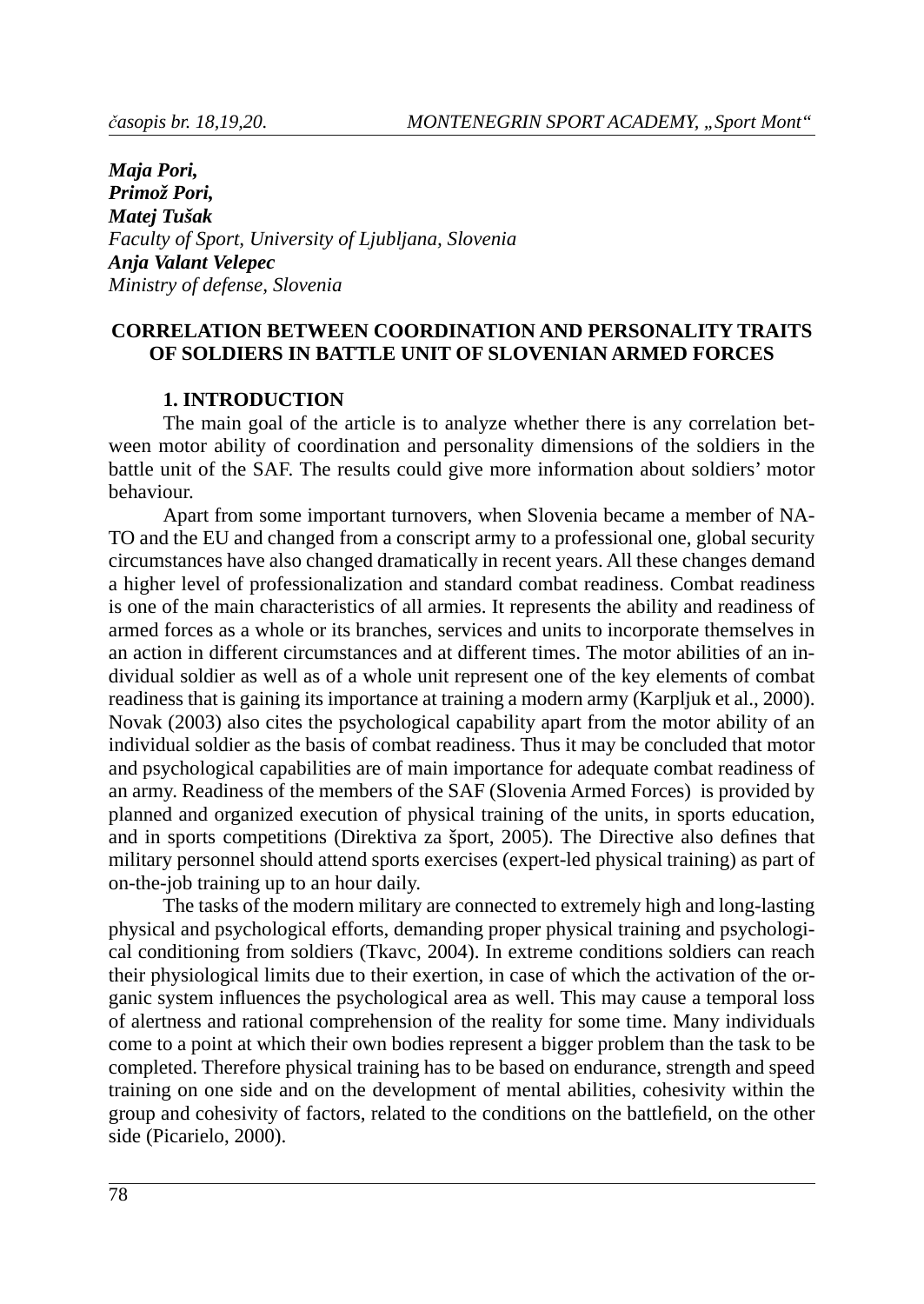The objective of our investigation was to find the existing common inner mechanisms that lead to certain ways of motor behaviour. Motor abilities are those psychosomatic dimensions that determine motor efficiency and performance of motor tasks (Šturm and Strojnik, 1994). Certain level of coordination is important for efficient performing of each day's tasks in the modern military, especially when it is needed to solve complex motor structure quickly. Personal traits are dimensions that determine human reaction and behaviour, respectably, in different situations. They are crucial for understanding and prediction of human behaviour (Tušak and Tušak, 1994).

On the basis of the results of previous investigations, we expected strong correlation between extraversion and coordination (Eysenk, 1970-71; Ismail, 1976; Mrakovič, 1977; Hayes, 1996, Caprara, Barbaranelli, Borgogni, Bucik and Boben, 1997, Pori and Burnik, 2003). Due to their high mental quickness, extroverts should be quicker in accepting, analysing and processing information, and preparing a motor response. The level of cortical arousal in the case of extroverted individuals is low, and consequently needs a higher level of stimulation, which motor tasks of coordination could provide (Morgan, 1994). Those conclusions would lead us to expect a positive association of the mentioned variables. In the dimension neuroticism (emotional instability) individuals whose characteristics were calmness, self-assurance, concentration, and emotionally controlled behaviour obtained high values. By contrast, so-called neurotics, who are characteristically tense, stiff, irritable, and anxious, obtained low values in this category. Arousal and lability of autonomous nervous system and sub-cortex centres represent the neuro-physiological background for this dimension (Eysenk, 1970-71). Sub-cortex centres of the individuals that are less emotionally stable are highly stimulated, their performance is labile and unbalanced, while the arousal itself lasts longer. Since the tests of co-ordination certain degree of composure, calmness and concentration, correlation with neuroticism could well be expected as proven by previous researchers (Ismail, 1976; Kerin, 1985). We also expected other personality dimensions to be in correlation with motor abilities (Salgado, 1998; Piedmont, Hill & Blanco, 1999). High values of masculinity are characterized by active (sometimes also physical) assertion (self-confidence, enterprise, and reliability). Coordination tests which demand quick, precise and intensive motor activity. It may be the very point connected to masculinity and active physical assertion. Mraković et al. (1974) found that in aggressive individuals' excitation prevailed over in hibition and that a higher activity of motor centres was responsible for greater motor manifestation. Aggressiveness (impulsivity) and competitiveness are important elements of masculinity.

## **2. MATERIALS AND METHODS**

## **2.1. The sample**

The sample of the persons tested consisted of 94 male soldiers of the SAF, aged 21 to 36 (26,5  $\pm$  3,4 years). The soldiers were serving in a battle unit in the first brigade of the SAF. On the day of testing they had to be clinically healthy. Before testing they were informed about the purpose of the study.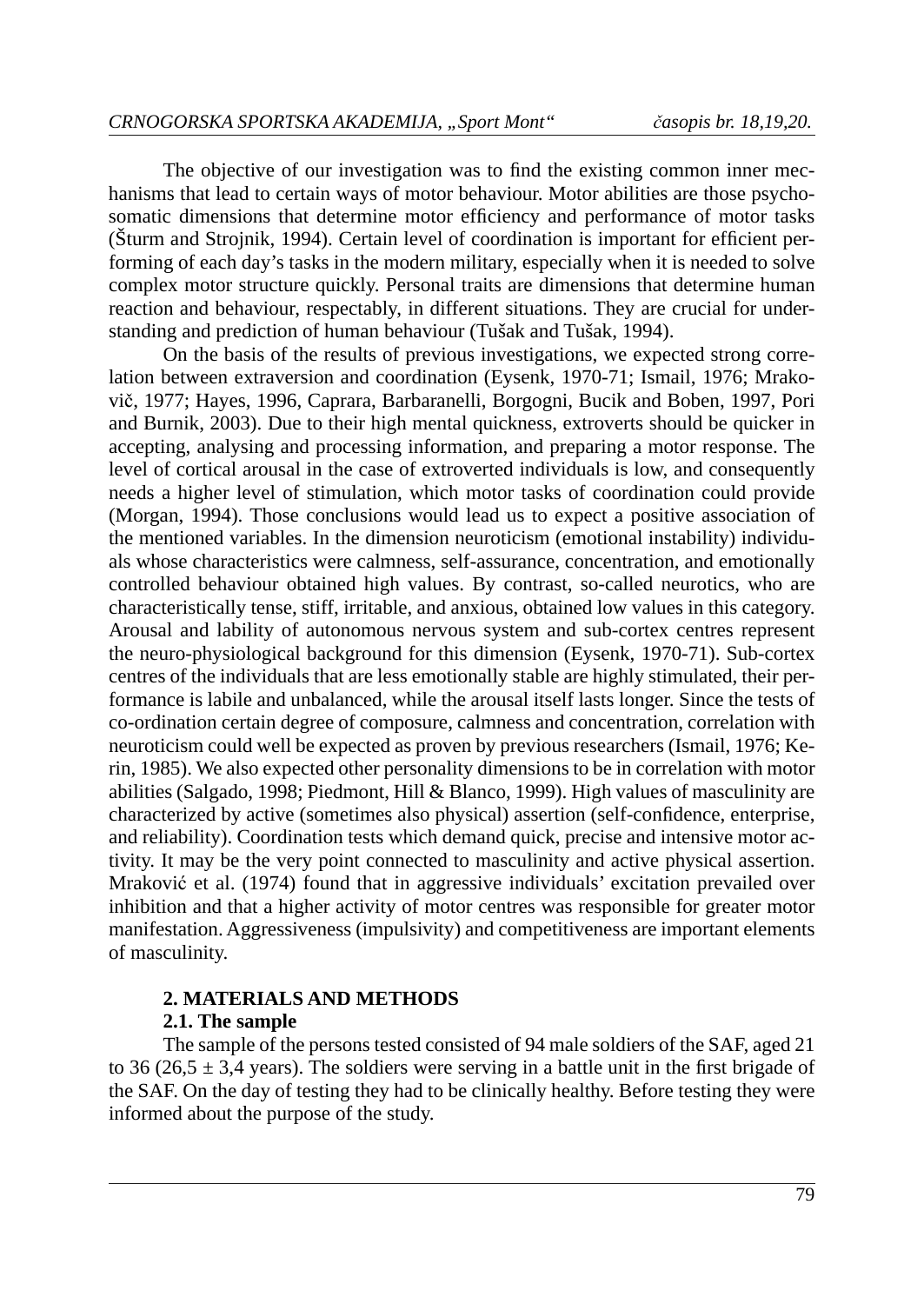# **2.2. The variables**

For the assessment of motor ability of coordination two tests were applied measuring quick and efficient solving of motor tasks (Pistotnik, 2003):

- Polygon backwards (PB) (Šturm, 1977),
- Figure-8 with ducking (F&D) (Šturm, 1977), in literature also known as running and bending test.

The variables PB and F&D represent the ability for efficient resolution of spacerelated problems (Pistotnik, 2003). In the first test the participant must cover a distance of 10 m as fast as possible on all fours backwards, the first obstacle should be climbed over and the second crawled through (Šturm, 1977). During the second test the participant has to run 4 times between two vertical sticks in a shape of number 8. One also has to duck as there is vertical elastic band between sticks and it is set as high as iliaca cristale. Personality trait was measured using a medium version of FPI (Freiburg Personality Inventory), adapted and standardized in Slovenia (Bele-Potočnik, Hruševar & Tušak, 1984). The version included 114 items and measured 9 personality traits of order I (neuroticism, impulsivity, depression, irritability, sociability, calmness, dominance, suppression, sincerity) and 3 personality traits of order II (extroversion, emotional instability, masculinity).

# **2.3. Met hods**

The basic statistical parameters of all the variables were computed in the first phase of the data analysis. In the second, the Pearson correlation coefficients (r) between the motor tasks and their individual correlations with working efficiency were computed. Statistical significance was tested two-sidedly, 5 % error level was used.

# **3. RESULTS AND DISCUSSION**

As can be seen in the Table 1, the motor test correlating most with personality traits is the so called polygon backwards.

*Table 1: Pearson's Correlation Coefficients and their statistic significance between variables of motor space and aerobic conditioning with personality traits of order I* 

|     |         | NEUR IMPUL DEP |         |         | IRRIT   SOCIA   CAL |                   | DOM SUPP |                   | <b>SIN</b> |
|-----|---------|----------------|---------|---------|---------------------|-------------------|----------|-------------------|------------|
| PB  | $.250*$ | $.215*$        | .0931   | .061    | $-172$              | $-152$            |          | $,102$ , $,297**$ | .010       |
|     | .0161   | .039           | .3731   | .563    | .0981               | .147              | .331     | .004              | .926       |
| F8D | $-.048$ | $-.098$        | $-.052$ | $-.087$ | $-.076$             | $-.096$           | $-.128$  | .1401             | $-.003$    |
|     | .650    | ,348           | .621    | .407    | ,468                | ,360 <sup>1</sup> | .221     | .180              | ا 974.     |

 $*$  correlation is statistically significant with a 5% error

\* correlation is statistically significant with a 1% error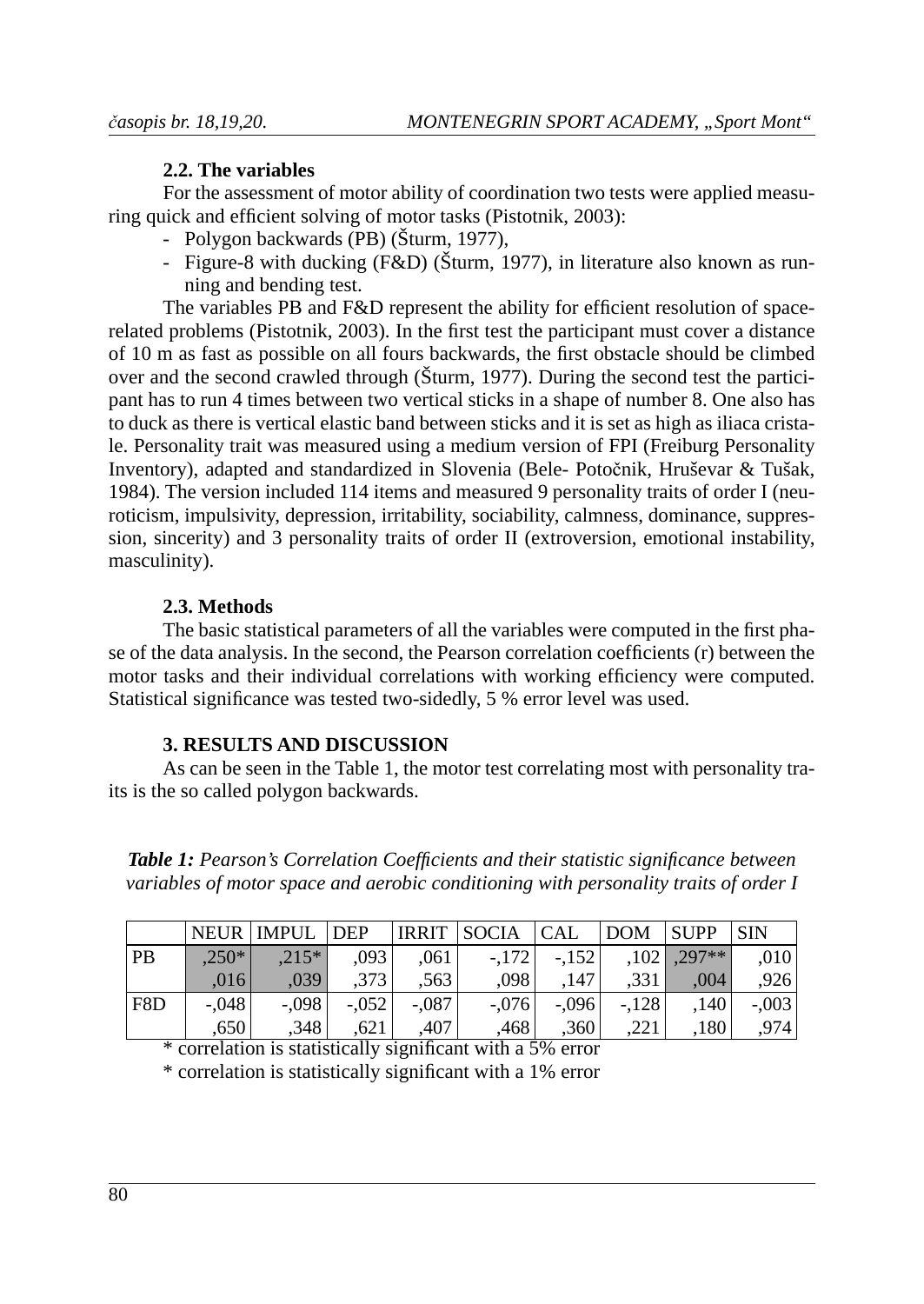| <b>Table 2:</b> Pearson's Correlation Coefficients and their statistic significance between |  |
|---------------------------------------------------------------------------------------------|--|
| variables of motor space and aerobic conditioning with personality traits of order II       |  |

|           | <b>EXTRO</b> | EM.IN   | <b>MASC</b> |
|-----------|--------------|---------|-------------|
| <b>PB</b> | $-134$       | .066    | $-164$      |
|           | .201         | .532    | .115        |
| F8D       | $-0.247*$    | $-.050$ | $-.067$     |
|           | .017         | .631    | .526        |

\* correlation is statistically significant with a 5% error

First coordination test correlates slightly positively with suppression, neuroticism and impulsivity. As in this test a higher value means a worse result, this means that soldiers that were slower in the polygon backwards, show a higher degree of suppression, neuroticism and impulsivity. Apart from that, a correlation between the polygon backwards and sociability also shows that better soldiers in polygon backwards tend to be more sociable. Correlations between the figure-8 with ducking test and extroversion (Table 2) are statistically significant with a 5% error. The correlation is negative, showing that better soldiers in this test are more extroverted or less introverted.

The results showed that neurotic and impulsive individuals did worse in this motor test. Higher values in dimension neuroticism mean also higher values in impulsivity (Bele- Potočnik et.al., 1984). Ismail (1976) found that tests of coordination correlated with emotional stability, as these tests demanded concentration, calmness and mental focus. Eysenck (1970-71) found that tests of coordination were done better by emotionally stable individuals and worse by neurotic, tense, unrelaxed, irritable and anxious ones, a fact deriving from a higher degree of excitation of sub cortical centres. Anxiety, which is a sub dimension of neuroticism, is a regulator of motor behaviour because it lessens the efficiency of motor exercises, expressed in slower motion, lessened agility and worse coordination (Horga, 1979). The researches discovered that more anxious individuals had a higher tonus in hand muscles and worse coordination of flexors and extensors (Tušak and Tušak, 1994). Higher anxiety and neuroticism affect negatively such motor exercises that require a precise dosage of force (Tušak and Tušak, 1994) and exact execution (Wanner and Little, 1998). Kerin (1985) and Dolenec (2001) also found that neuroticism affected negatively the tasks, demanding a high degree of motor coordination.

Suppression appears as shyness, reserved communication with other people and sometimes disturbance or even incapability of establishing contacts. It correlates negatively with sociability (Bele- Potočnik et.al., 1984). Both dimensions are important elements of the dimension extroversion. Extroversion is manifested by people who are sociable, who want contacts with other people, who are able to establish these contacts and make new friends easily. Their characteristic is a high mental speed, which means that they are faster at receiving, analyzing and processing information, as well as preparing motor answers. That is why the characteristics of extrovert people correlate highly with the tests of coordination (Mraković, 1977; Caprara et al., 1997), demanding an activity to be executed as fast as possible. All the facts listed so far explain the results of our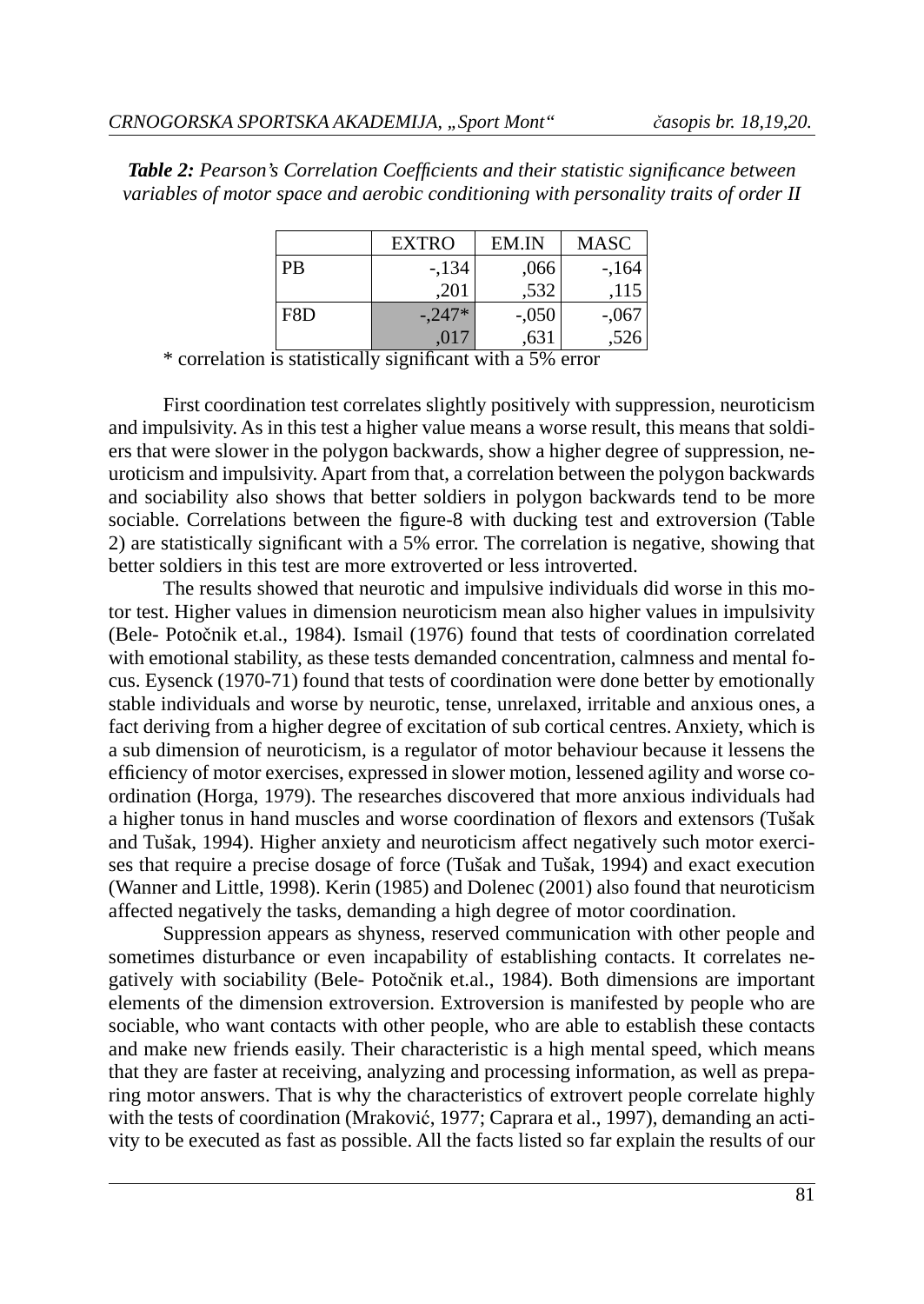research, i.e. that suppressed individuals do worse in polygon backwards and sociable soldiers achieve better results.

Positive correlation between figure-8 duck and extroversion has already been proved in some researches. Mraković (1977), Caprara et al. (1997) and Dolenec (2001) found a strong correlation between extroversion and tests of coordination demanding to execute an activity as fast as possible. The reason for this lies in the fact that intro- and extrovert behaviour are controlled by the mechanisms regulating the level of inhibition and excitation (Mraković, 1977). Extrovert individuals have a low degree of habitual cortical excitation, so they are looking for extra brain stimulation and sources of external stimulation, in order to lift their level of excitation in an optimal way. That is why they are looking for external stimuli; their activity is at high level and focused outwards. Pistotnik (2003) found coordination to be the motor skill most dependent on the activity of the central nervous system. Its functional characteristics are the genetic basis of coordination. So the manifestation of coordination depends on three factors: the system for receiving and analyzing information, the centre for motor memory and cortical and sub-cortical centres for motion forming. Thus these centres are the clue to excitation and in hibition as well as motion forming, which is the basis of coordination. That is also where the correlation between coordination and extroversion comes from.

# **4. CONCLUSIONS**

The main goal of our research has been to find correlations between personality traits and motor ability of coordination on the sample of 94 soldiers in the battle unit of the SAF. Our findings are similar to those that have already been published by some other authors. We have found that the test of polygon backwards correlates most with per sonality traits. Soldiers that were slower in this test showed a higher degree of suppression, neuroticism and impulsivity and were less sociable. The second test of coordination, the figure-8 duck, correlated with extrovertedness. Better soldiers in second test of coordination are more extroverted. The results have proven the exiting correlations between coordination and personality dimensions of measured sample of Slovene soldiers and represent important information about their behaviour. Including more participants and more motor variables could give even more information about their motor behaviour and could allow some generalization.

#### **Re fe ren ces:**

- 1. Bele- Potočnik, Ž., Hruševar, B., & Tušak, M. (1984). *FPI Freiburški oseb*nostni vprašalnik, Priročnik- dopolnjena oblika. [Freiburg personal inven*tory, Handbook- Updated Edition.]* Ljubljana: Center za psihodiagnostična sredstva d.o.o.
- 2. Caprara, G.V., Barbaranelli, C., Borgogni, L., Bucik, V., & Boben, D. (1997). *Model velikih pet: pripomočki za merjenje strukture osebnosti- priročnik.[A* big five personality inventory: instruments for measuring a structure of a personality- Handbook] Ljubljana: Produktivnost, center za psihodiagnostična sredstva.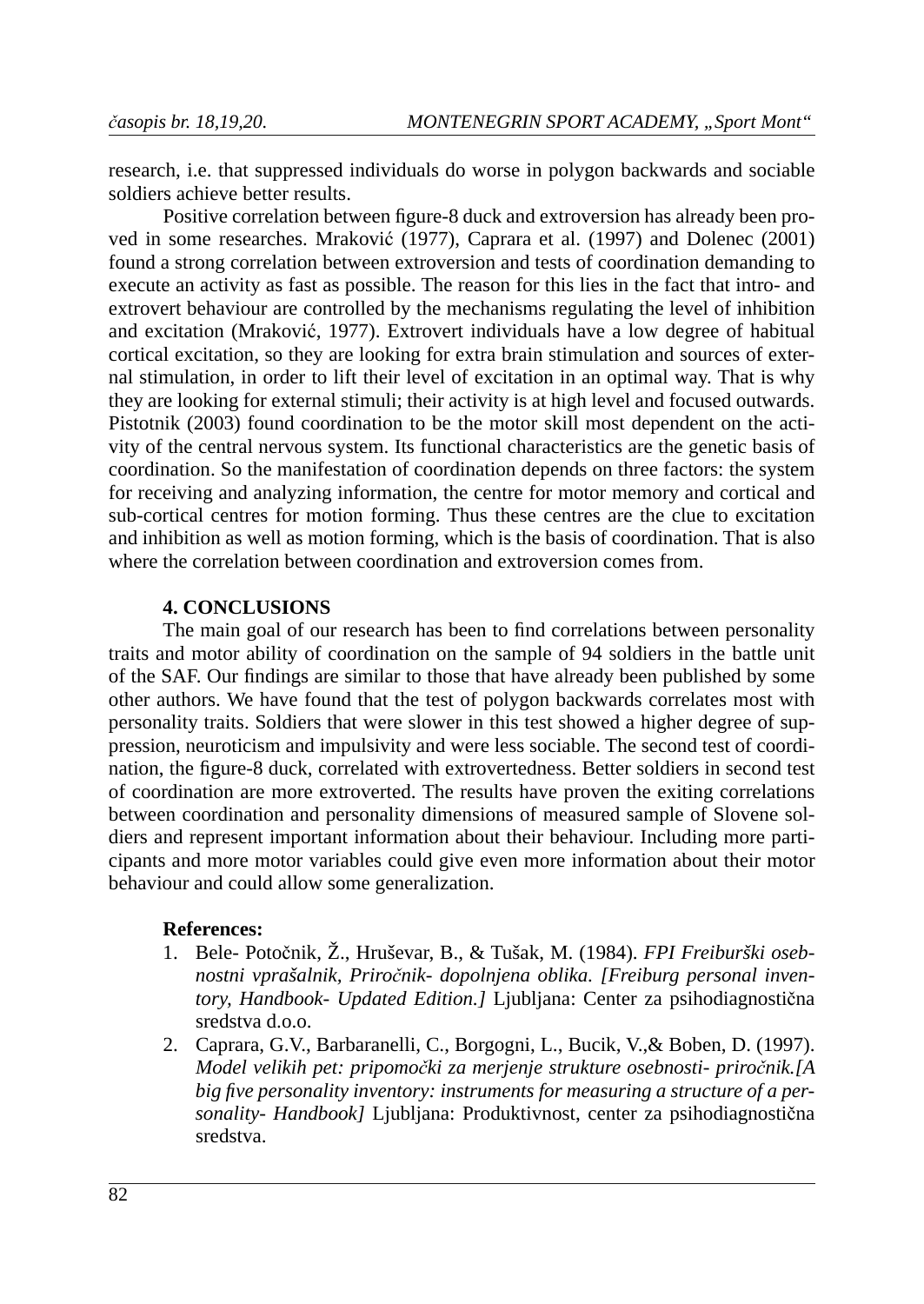- 3. Direktiva za šport. [Directive of sport] (2005). Ljubljana: Ministrstvo za obrambo Republike Slovenije.
- 4. Do le nec, M. (2001). *Ana li za po ve za no sti ne ka te rih mo to rič nih in psi ho lo ških*  raz sežnosti otrok, starih 7 do 11 let. [Analysis of some motor and psychological dimensions of children aged 7 to 11. In Slovenian.*]* (Doctoral Thesis). Ljubljana: Fakulteta za šport.
- 5. Eysenck, H.J. (1970-71). *Readings and extraversion- introversion*, 1,2,3. London: Stamples Press.
- 6. Hayes, T. L. (1996). How do athletic status and disability affect the five-factor model of personality? *Human-Performance*, 9(2), 121-140.
- 7. Hor ga, S. (1979). *Re la ci je ko na tiv nih ka rak te ri sti ka mo to rič kih spo sob no sti. [Relations of conative characteristics of motor abilities.]* **Zagreb: Kineziolo**giia 9, 1-2: 91-105.
- 8. Ismail, A. H. (1976). *Po ve za nost iz me đu kog ni tiv nih, mo to rič kih i ko na tiv nih*  karakteristika. [Correlation between cognitive, motor and conative characte*ristics.]* Zagreb: Kineziologija, 6 (1-2), 47-58.
- 9. Karpljuk, D., Žitko, M., Rožman, F., Suhadolnik, M., & Karpljuk, K. (2000). *Te o re tič ne osno ve in prak tič na iz ho di šča šport ne vad be, na me nje nim viš jim*   $\check{c}$ astnikom Slovenske vojske.[Theoretical basics and practical implications of *physical training, designed for high- level officers of the SAF.]* Ljubljana: Mini strstvo za obrambo.
- 10. Ke rin, M. (1985). *Ne ka te ri vi di ki ne vro ti ci zma v zve zi s sta žem ak tiv nih šport*nikov. [Some aspects of neuroticism in a connection with a period of active sportsmenship. In Slovenian.*]* (Master Thesis.) Ljubljana: Filozofska fakulteta.
- 11. Morgan, W. P. (1994). Psychological components of effort sense. *Medicine and Science in Sports and Exercise, 26 (9), 1071-1077.*
- 12. Mra ko vić, M. (1977). *Re la ci je iz me đu eks tra ver zi je i br zi ne fre kven ci je pokre ta. [Re la ti ons bet we en ex tro ver ted ness and fre qu ency of mo ve ment.]* Zagreb: Kineziologija,  $7(1-2)$ , 69-77.
- 13. Mra ko vič, M., Gre delj, M., Me ti koš, D., & Ore ško vič, I. (1974). *Re la ci je*  između nekih motoričkih sposobnosti i konativnih faktora. [Relations betwe*en some motor abilities and conative factors.]* Zagreb: Kineziologija, 4 (1), 30- 41.
- 14. No vak, M. (2003). *Raz voj mo to rič nih spo sob no sti pri pad ni kov SV po stan*dardih ameriške vojske. [Development of motor abilities of the SAF members *following the USA Army standards.* In Slovenian. *[*(Diploma.) Ljubljana: Fakulteta za šport.
- 15. Picarielo, J. M. (2000). *Battle- Focused Physcal Training: A Career- Long Commitment*. Botswana: 2000 International Scientific Symposium, Gaborone, 23- 27 Oct. 2000: 11- 13.
- 16. Piedmont, R. L., Hill, D. C., & Blanco, S. (1999). Predicting athletic performance using the five-factor model of personality. *Personality and Individual Dif fe ren ces, 27* (4), 769-777.